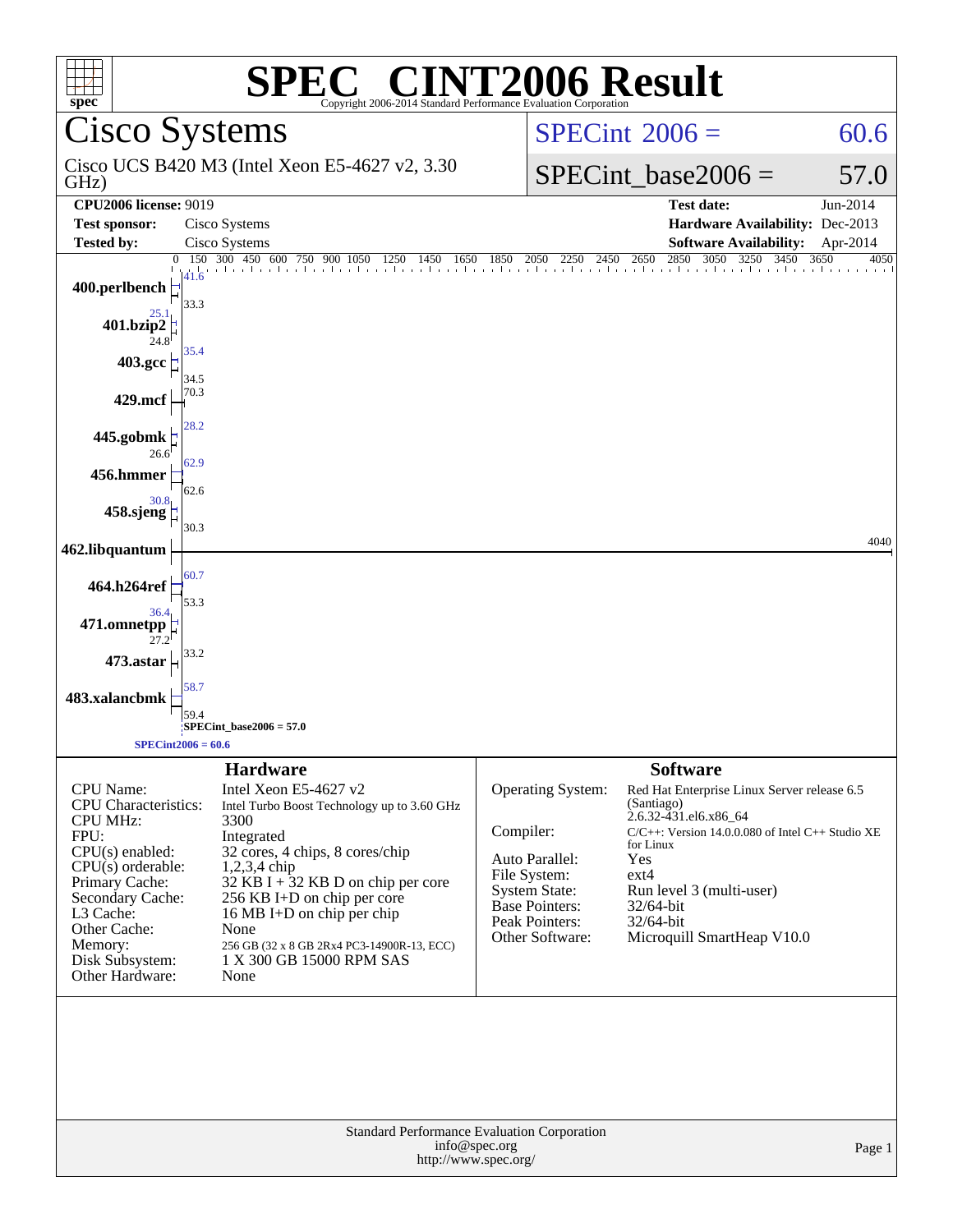

Cisco Systems

GHz) Cisco UCS B420 M3 (Intel Xeon E5-4627 v2, 3.30  $SPECint2006 = 60.6$  $SPECint2006 = 60.6$ 

### SPECint base2006 =  $57.0$

**[CPU2006 license:](http://www.spec.org/auto/cpu2006/Docs/result-fields.html#CPU2006license)** 9019 **[Test date:](http://www.spec.org/auto/cpu2006/Docs/result-fields.html#Testdate)** Jun-2014 **[Test sponsor:](http://www.spec.org/auto/cpu2006/Docs/result-fields.html#Testsponsor)** Cisco Systems **[Hardware Availability:](http://www.spec.org/auto/cpu2006/Docs/result-fields.html#HardwareAvailability)** Dec-2013 **[Tested by:](http://www.spec.org/auto/cpu2006/Docs/result-fields.html#Testedby)** Cisco Systems **[Software Availability:](http://www.spec.org/auto/cpu2006/Docs/result-fields.html#SoftwareAvailability)** Apr-2014

#### **[Results Table](http://www.spec.org/auto/cpu2006/Docs/result-fields.html#ResultsTable)**

|                  | <b>Base</b>                                       |       |                |              |                |              |                                                            | <b>Peak</b>  |                |              |                |              |  |
|------------------|---------------------------------------------------|-------|----------------|--------------|----------------|--------------|------------------------------------------------------------|--------------|----------------|--------------|----------------|--------------|--|
| <b>Benchmark</b> | <b>Seconds</b>                                    | Ratio | <b>Seconds</b> | <b>Ratio</b> | <b>Seconds</b> | <b>Ratio</b> | <b>Seconds</b>                                             | <b>Ratio</b> | <b>Seconds</b> | <b>Ratio</b> | <b>Seconds</b> | <b>Ratio</b> |  |
| 400.perlbench    | 293                                               | 33.4  | 293            | 33.3         | 293            | 33.3         | 235                                                        | 41.6         | 235            | 41.5         | 235            | 41.6         |  |
| 401.bzip2        | 389                                               | 24.8  | 389            | 24.8         | 389            | 24.8         | 385                                                        | 25.0         | 384            | 25.1         | 385            | 25.1         |  |
| $403.\text{gcc}$ | 233                                               | 34.6  | 233            | 34.5         | 233            | 34.5         | 227                                                        | 35.4         | 228            | 35.4         | 228            | 35.4         |  |
| $429$ .mcf       | 130                                               | 70.3  | 131            | 69.6         | 129            | 70.8         | 130                                                        | 70.3         | 131            | 69.6         | 129            | 70.8         |  |
| $445$ .gobmk     | 395                                               | 26.6  | 394            | 26.6         | 394            | 26.6         | 372                                                        | 28.2         | 372            | 28.2         | 372            | 28.2         |  |
| $456.$ hmmer     | 149                                               | 62.5  | 149            | 62.6         | 149            | 62.6         | 148                                                        | 63.0         | 151            | 62.0         | 148            | 62.9         |  |
| $458$ .sjeng     | 400                                               | 30.3  | 400            | 30.2         | 400            | 30.3         | 392                                                        | 30.8         | 392            | 30.8         | <u>392</u>     | 30.8         |  |
| 462.libquantum   | 5.12                                              | 4040  | 5.12           | 4050         | 5.12           | 4040         | 5.12                                                       | 4040         | 5.12           | 4050         | 5.12           | 4040         |  |
| 464.h264ref      | 414                                               | 53.5  | 415            | 53.3         | 416            | 53.2         | 365                                                        | 60.7         | 365            | 60.7         | 365            | 60.7         |  |
| 471.omnetpp      | 231                                               | 27.1  | 230            | 27.2         | 229            | 27.3         | 172                                                        | 36.4         | 174            | 35.9         | 171            | 36.5         |  |
| $ 473$ . astar   | 212                                               | 33.2  | 210            | 33.4         | 212            | 33.2         | 212                                                        | 33.2         | 210            | 33.4         | 212            | 33.2         |  |
| 483.xalancbmk    | 116                                               | 59.4  | 121            | 57.0         | 116            | 59.4         | 118                                                        | 58.7         | 118            | 58.7         | 118            | 58.6         |  |
|                  | Decute ennear in the order in which they were min |       |                |              |                |              | <b>Dold</b> underlined toxt indicates a modian measurement |              |                |              |                |              |  |

Results appear in the [order in which they were run.](http://www.spec.org/auto/cpu2006/Docs/result-fields.html#RunOrder) Bold underlined text [indicates a median measurement.](http://www.spec.org/auto/cpu2006/Docs/result-fields.html#Median)

#### **[Operating System Notes](http://www.spec.org/auto/cpu2006/Docs/result-fields.html#OperatingSystemNotes)**

Stack size set to unlimited using "ulimit -s unlimited"

#### **[Platform Notes](http://www.spec.org/auto/cpu2006/Docs/result-fields.html#PlatformNotes)**

Intel HT Technology = Enabled CPU performance set to HPC Power Technology set to Custom CPU Power State C6 set to Disabled CPU Power State C1 Enhanced set to Disabled Memory RAS configuration set to Maximum Performance DRAM Clock Throttling Set to Performance Sysinfo program /opt/cpu2006-1.4/config/sysinfo.rev6818 \$Rev: 6818 \$ \$Date:: 2012-07-17 #\$ e86d102572650a6e4d596a3cee98f191 running on b420m3 Mon Jun 2 07:07:13 2014 This section contains SUT (System Under Test) info as seen by some common utilities. To remove or add to this section, see: <http://www.spec.org/cpu2006/Docs/config.html#sysinfo> From /proc/cpuinfo model name : Intel(R) Xeon(R) CPU E5-4627 v2 @ 3.30GHz 4 "physical id"s (chips) 32 "processors" cores, siblings (Caution: counting these is hw and system dependent. The following excerpts from /proc/cpuinfo might not be reliable. Use with caution.) cpu cores : 8 Continued on next page

Standard Performance Evaluation Corporation [info@spec.org](mailto:info@spec.org) <http://www.spec.org/>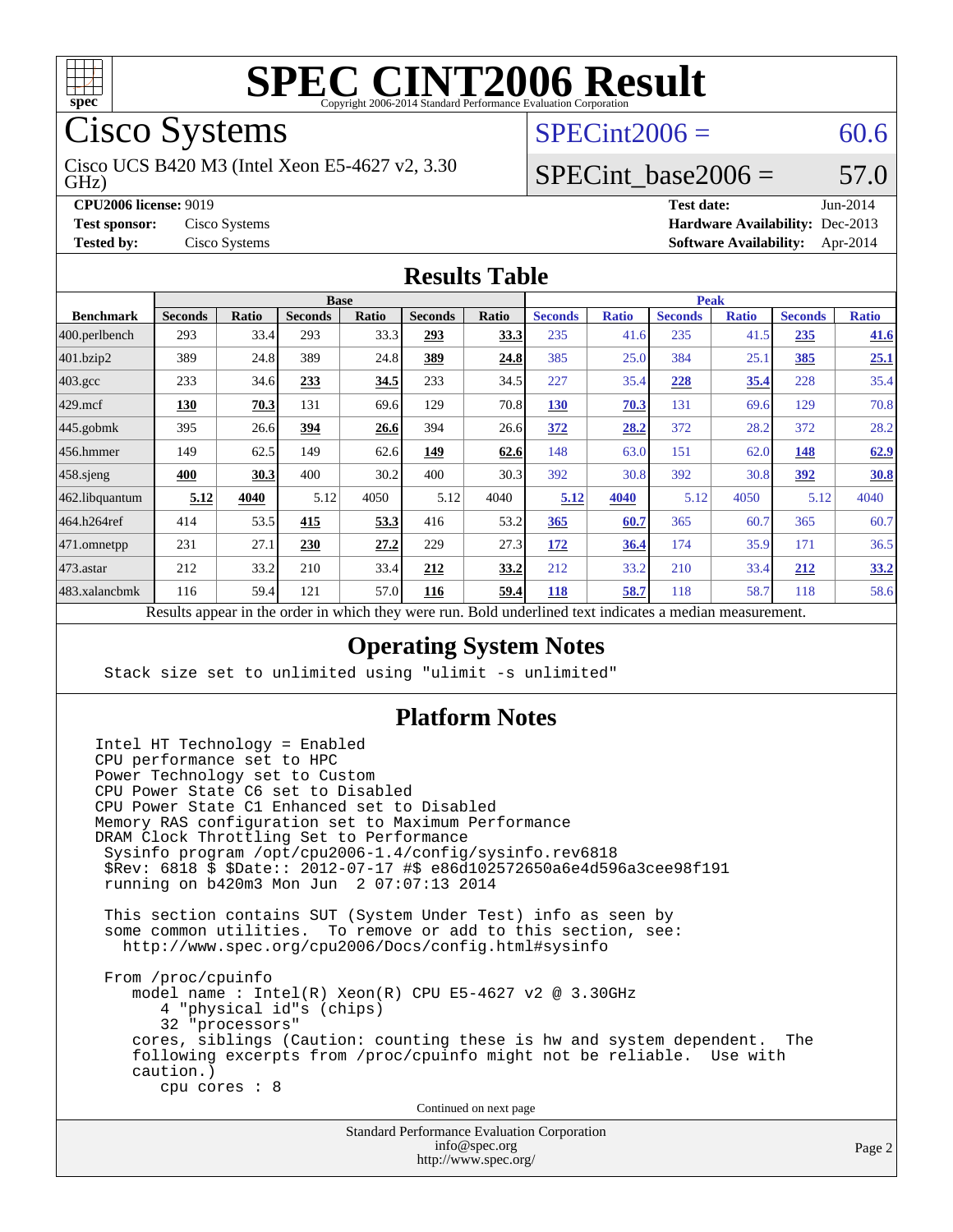

Cisco Systems

GHz) Cisco UCS B420 M3 (Intel Xeon E5-4627 v2, 3.30  $SPECint2006 = 60.6$  $SPECint2006 = 60.6$ 

### SPECint base2006 =  $57.0$

**[CPU2006 license:](http://www.spec.org/auto/cpu2006/Docs/result-fields.html#CPU2006license)** 9019 **[Test date:](http://www.spec.org/auto/cpu2006/Docs/result-fields.html#Testdate)** Jun-2014 **[Test sponsor:](http://www.spec.org/auto/cpu2006/Docs/result-fields.html#Testsponsor)** Cisco Systems **[Hardware Availability:](http://www.spec.org/auto/cpu2006/Docs/result-fields.html#HardwareAvailability)** Dec-2013 **[Tested by:](http://www.spec.org/auto/cpu2006/Docs/result-fields.html#Testedby)** Cisco Systems **[Software Availability:](http://www.spec.org/auto/cpu2006/Docs/result-fields.html#SoftwareAvailability)** Apr-2014

#### **[Platform Notes \(Continued\)](http://www.spec.org/auto/cpu2006/Docs/result-fields.html#PlatformNotes)**

 siblings : 8 physical 0: cores 0 1 2 3 4 5 6 7 physical 1: cores 0 1 2 3 4 5 6 7 physical 2: cores 0 1 2 3 4 5 6 7 physical 3: cores 0 1 2 3 4 5 6 7 cache size : 16384 KB From /proc/meminfo MemTotal: 264501740 kB HugePages\_Total: 0<br>Hugepagesize: 2048 kB Hugepagesize: /usr/bin/lsb\_release -d Red Hat Enterprise Linux Server release 6.5 (Santiago) From /etc/\*release\* /etc/\*version\* redhat-release: Red Hat Enterprise Linux Server release 6.5 (Santiago) system-release: Red Hat Enterprise Linux Server release 6.5 (Santiago) system-release-cpe: cpe:/o:redhat:enterprise\_linux:6server:ga:server uname -a: Linux b420m3 2.6.32-431.el6.x86\_64 #1 SMP Sun Nov 10 22:19:54 EST 2013 x86\_64 x86\_64 x86\_64 GNU/Linux run-level 3 May 28 15:08 SPEC is set to: /opt/cpu2006-1.4 Filesystem Type Size Used Avail Use% Mounted on<br>
/dev/sda1 ext4 275G 13G 248G 5% / 13G 248G Additional information from dmidecode: BIOS Cisco Systems, Inc. B420M3.2.2.1.8.042120142113 04/21/2014 Memory: 32x 0xAD00 HMT31GR7EFR4C-RD 8 GB 1866 MHz 2 rank 16x NO DIMM NO DIMM (End of data from sysinfo program)

#### **[General Notes](http://www.spec.org/auto/cpu2006/Docs/result-fields.html#GeneralNotes)**

Environment variables set by runspec before the start of the run: KMP\_AFFINITY = "granularity=fine,compact,1,0" LD\_LIBRARY\_PATH = "/opt/cpu2006-1.4/libs/32:/opt/cpu2006-1.4/libs/64:/opt/cpu2006-1.4/sh" OMP\_NUM\_THREADS = "32" Binaries compiled on a system with 1x Core i7-860 CPU + 8GB memory using RedHat EL 6.4 Transparent Huge Pages enabled with: echo always > /sys/kernel/mm/redhat\_transparent\_hugepage/enabled runspec command invoked through numactl i.e.: numactl --interleave=all runspec <etc>

> Standard Performance Evaluation Corporation [info@spec.org](mailto:info@spec.org) <http://www.spec.org/>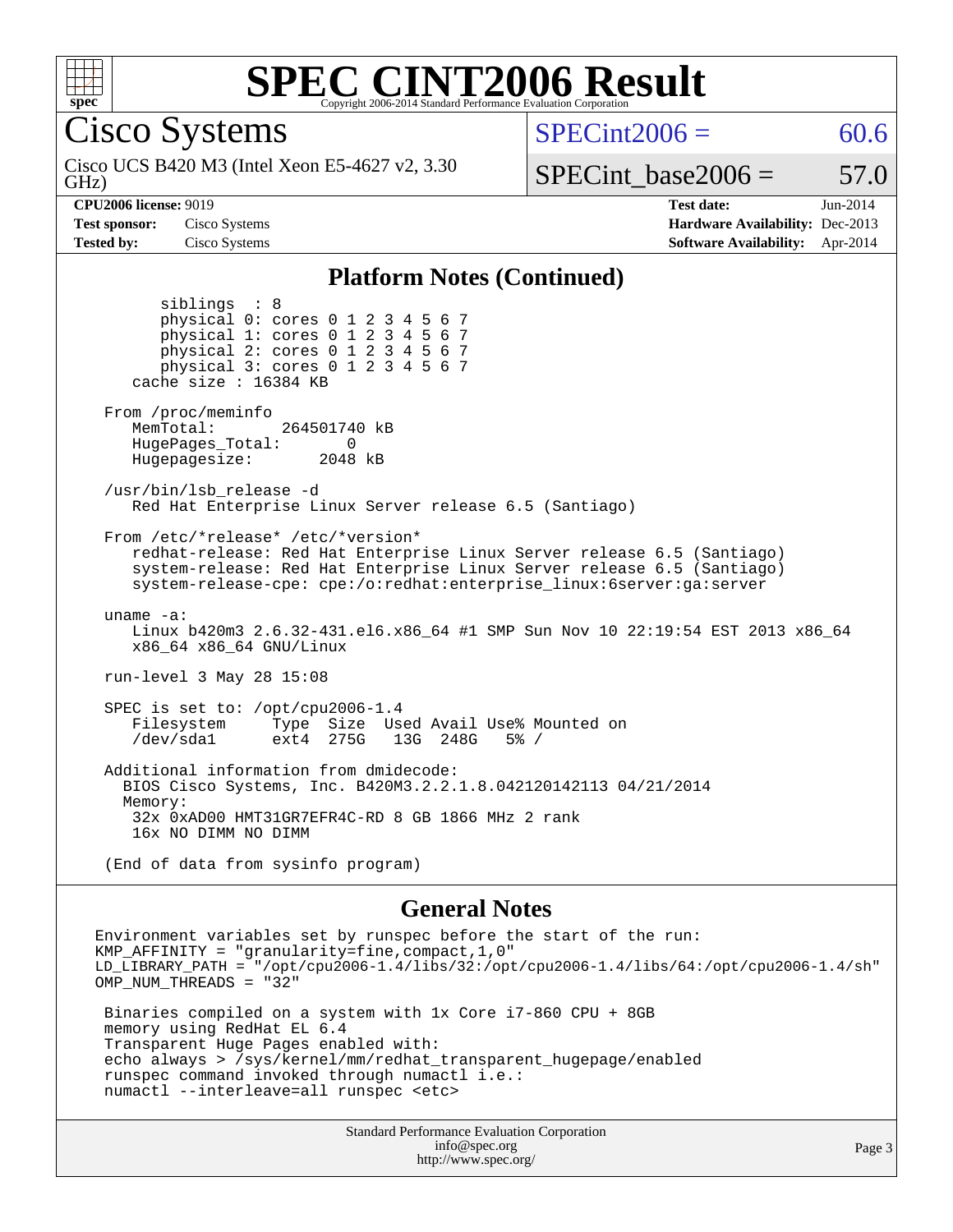

Cisco Systems

GHz) Cisco UCS B420 M3 (Intel Xeon E5-4627 v2, 3.30

#### **[CPU2006 license:](http://www.spec.org/auto/cpu2006/Docs/result-fields.html#CPU2006license)** 9019 **[Test date:](http://www.spec.org/auto/cpu2006/Docs/result-fields.html#Testdate)** Jun-2014

 $SPECint2006 = 60.6$  $SPECint2006 = 60.6$ 

SPECint base2006 =  $57.0$ 

**[Test sponsor:](http://www.spec.org/auto/cpu2006/Docs/result-fields.html#Testsponsor)** Cisco Systems **[Hardware Availability:](http://www.spec.org/auto/cpu2006/Docs/result-fields.html#HardwareAvailability)** Dec-2013 **[Tested by:](http://www.spec.org/auto/cpu2006/Docs/result-fields.html#Testedby)** Cisco Systems **[Software Availability:](http://www.spec.org/auto/cpu2006/Docs/result-fields.html#SoftwareAvailability)** Apr-2014

### **[Base Compiler Invocation](http://www.spec.org/auto/cpu2006/Docs/result-fields.html#BaseCompilerInvocation)**

[C benchmarks](http://www.spec.org/auto/cpu2006/Docs/result-fields.html#Cbenchmarks):  $\text{icc}$   $-\text{m64}$ 

[C++ benchmarks:](http://www.spec.org/auto/cpu2006/Docs/result-fields.html#CXXbenchmarks) [icpc -m64](http://www.spec.org/cpu2006/results/res2014q3/cpu2006-20140606-29831.flags.html#user_CXXbase_intel_icpc_64bit_fc66a5337ce925472a5c54ad6a0de310)

#### **[Base Portability Flags](http://www.spec.org/auto/cpu2006/Docs/result-fields.html#BasePortabilityFlags)**

 400.perlbench: [-DSPEC\\_CPU\\_LP64](http://www.spec.org/cpu2006/results/res2014q3/cpu2006-20140606-29831.flags.html#b400.perlbench_basePORTABILITY_DSPEC_CPU_LP64) [-DSPEC\\_CPU\\_LINUX\\_X64](http://www.spec.org/cpu2006/results/res2014q3/cpu2006-20140606-29831.flags.html#b400.perlbench_baseCPORTABILITY_DSPEC_CPU_LINUX_X64) 401.bzip2: [-DSPEC\\_CPU\\_LP64](http://www.spec.org/cpu2006/results/res2014q3/cpu2006-20140606-29831.flags.html#suite_basePORTABILITY401_bzip2_DSPEC_CPU_LP64) 403.gcc: [-DSPEC\\_CPU\\_LP64](http://www.spec.org/cpu2006/results/res2014q3/cpu2006-20140606-29831.flags.html#suite_basePORTABILITY403_gcc_DSPEC_CPU_LP64) 429.mcf: [-DSPEC\\_CPU\\_LP64](http://www.spec.org/cpu2006/results/res2014q3/cpu2006-20140606-29831.flags.html#suite_basePORTABILITY429_mcf_DSPEC_CPU_LP64) 445.gobmk: [-DSPEC\\_CPU\\_LP64](http://www.spec.org/cpu2006/results/res2014q3/cpu2006-20140606-29831.flags.html#suite_basePORTABILITY445_gobmk_DSPEC_CPU_LP64) 456.hmmer: [-DSPEC\\_CPU\\_LP64](http://www.spec.org/cpu2006/results/res2014q3/cpu2006-20140606-29831.flags.html#suite_basePORTABILITY456_hmmer_DSPEC_CPU_LP64) 458.sjeng: [-DSPEC\\_CPU\\_LP64](http://www.spec.org/cpu2006/results/res2014q3/cpu2006-20140606-29831.flags.html#suite_basePORTABILITY458_sjeng_DSPEC_CPU_LP64) 462.libquantum: [-DSPEC\\_CPU\\_LP64](http://www.spec.org/cpu2006/results/res2014q3/cpu2006-20140606-29831.flags.html#suite_basePORTABILITY462_libquantum_DSPEC_CPU_LP64) [-DSPEC\\_CPU\\_LINUX](http://www.spec.org/cpu2006/results/res2014q3/cpu2006-20140606-29831.flags.html#b462.libquantum_baseCPORTABILITY_DSPEC_CPU_LINUX) 464.h264ref: [-DSPEC\\_CPU\\_LP64](http://www.spec.org/cpu2006/results/res2014q3/cpu2006-20140606-29831.flags.html#suite_basePORTABILITY464_h264ref_DSPEC_CPU_LP64) 471.omnetpp: [-DSPEC\\_CPU\\_LP64](http://www.spec.org/cpu2006/results/res2014q3/cpu2006-20140606-29831.flags.html#suite_basePORTABILITY471_omnetpp_DSPEC_CPU_LP64) 473.astar: [-DSPEC\\_CPU\\_LP64](http://www.spec.org/cpu2006/results/res2014q3/cpu2006-20140606-29831.flags.html#suite_basePORTABILITY473_astar_DSPEC_CPU_LP64) 483.xalancbmk: [-DSPEC\\_CPU\\_LP64](http://www.spec.org/cpu2006/results/res2014q3/cpu2006-20140606-29831.flags.html#suite_basePORTABILITY483_xalancbmk_DSPEC_CPU_LP64) [-DSPEC\\_CPU\\_LINUX](http://www.spec.org/cpu2006/results/res2014q3/cpu2006-20140606-29831.flags.html#b483.xalancbmk_baseCXXPORTABILITY_DSPEC_CPU_LINUX)

### **[Base Optimization Flags](http://www.spec.org/auto/cpu2006/Docs/result-fields.html#BaseOptimizationFlags)**

[C benchmarks](http://www.spec.org/auto/cpu2006/Docs/result-fields.html#Cbenchmarks):

[-xSSE4.2](http://www.spec.org/cpu2006/results/res2014q3/cpu2006-20140606-29831.flags.html#user_CCbase_f-xSSE42_f91528193cf0b216347adb8b939d4107) [-ipo](http://www.spec.org/cpu2006/results/res2014q3/cpu2006-20140606-29831.flags.html#user_CCbase_f-ipo) [-O3](http://www.spec.org/cpu2006/results/res2014q3/cpu2006-20140606-29831.flags.html#user_CCbase_f-O3) [-no-prec-div](http://www.spec.org/cpu2006/results/res2014q3/cpu2006-20140606-29831.flags.html#user_CCbase_f-no-prec-div) [-parallel](http://www.spec.org/cpu2006/results/res2014q3/cpu2006-20140606-29831.flags.html#user_CCbase_f-parallel) [-opt-prefetch](http://www.spec.org/cpu2006/results/res2014q3/cpu2006-20140606-29831.flags.html#user_CCbase_f-opt-prefetch) [-auto-p32](http://www.spec.org/cpu2006/results/res2014q3/cpu2006-20140606-29831.flags.html#user_CCbase_f-auto-p32)

[C++ benchmarks:](http://www.spec.org/auto/cpu2006/Docs/result-fields.html#CXXbenchmarks)

[-xSSE4.2](http://www.spec.org/cpu2006/results/res2014q3/cpu2006-20140606-29831.flags.html#user_CXXbase_f-xSSE42_f91528193cf0b216347adb8b939d4107) [-ipo](http://www.spec.org/cpu2006/results/res2014q3/cpu2006-20140606-29831.flags.html#user_CXXbase_f-ipo) [-O3](http://www.spec.org/cpu2006/results/res2014q3/cpu2006-20140606-29831.flags.html#user_CXXbase_f-O3) [-no-prec-div](http://www.spec.org/cpu2006/results/res2014q3/cpu2006-20140606-29831.flags.html#user_CXXbase_f-no-prec-div) [-opt-prefetch](http://www.spec.org/cpu2006/results/res2014q3/cpu2006-20140606-29831.flags.html#user_CXXbase_f-opt-prefetch) [-auto-p32](http://www.spec.org/cpu2006/results/res2014q3/cpu2006-20140606-29831.flags.html#user_CXXbase_f-auto-p32) [-Wl,-z,muldefs](http://www.spec.org/cpu2006/results/res2014q3/cpu2006-20140606-29831.flags.html#user_CXXbase_link_force_multiple1_74079c344b956b9658436fd1b6dd3a8a) [-L/sh -lsmartheap64](http://www.spec.org/cpu2006/results/res2014q3/cpu2006-20140606-29831.flags.html#user_CXXbase_SmartHeap64_ed4ef857ce90951921efb0d91eb88472)

### **[Base Other Flags](http://www.spec.org/auto/cpu2006/Docs/result-fields.html#BaseOtherFlags)**

[C benchmarks](http://www.spec.org/auto/cpu2006/Docs/result-fields.html#Cbenchmarks):

403.gcc: [-Dalloca=\\_alloca](http://www.spec.org/cpu2006/results/res2014q3/cpu2006-20140606-29831.flags.html#b403.gcc_baseEXTRA_CFLAGS_Dalloca_be3056838c12de2578596ca5467af7f3)

## **[Peak Compiler Invocation](http://www.spec.org/auto/cpu2006/Docs/result-fields.html#PeakCompilerInvocation)**

[C benchmarks \(except as noted below\)](http://www.spec.org/auto/cpu2006/Docs/result-fields.html#Cbenchmarksexceptasnotedbelow):  $\text{icc}$  -m64

Continued on next page

Standard Performance Evaluation Corporation [info@spec.org](mailto:info@spec.org) <http://www.spec.org/>

Page 4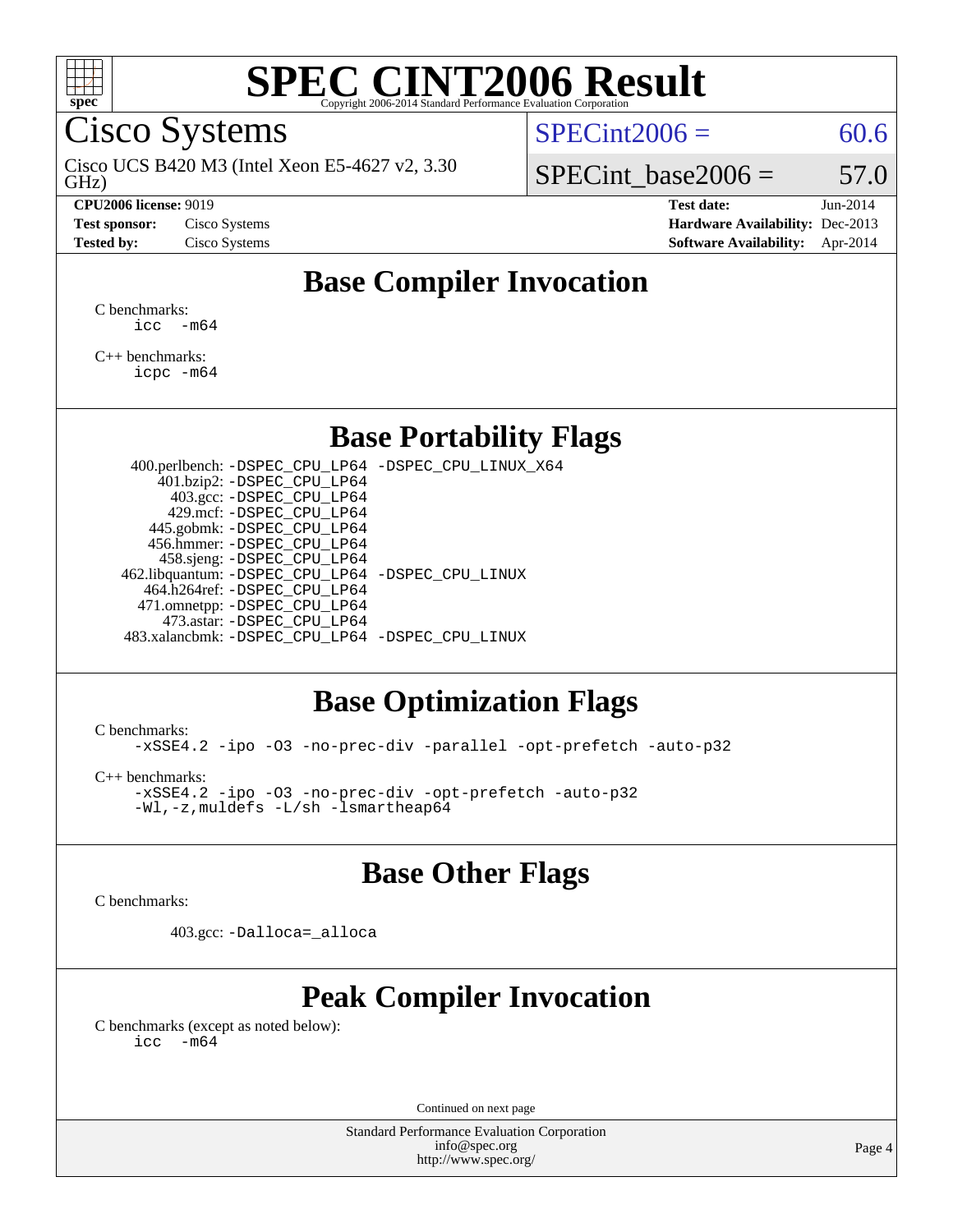

Cisco Systems

GHz) Cisco UCS B420 M3 (Intel Xeon E5-4627 v2, 3.30  $SPECint2006 = 60.6$  $SPECint2006 = 60.6$ 

SPECint base2006 =  $57.0$ 

**[CPU2006 license:](http://www.spec.org/auto/cpu2006/Docs/result-fields.html#CPU2006license)** 9019 **[Test date:](http://www.spec.org/auto/cpu2006/Docs/result-fields.html#Testdate)** Jun-2014 **[Test sponsor:](http://www.spec.org/auto/cpu2006/Docs/result-fields.html#Testsponsor)** Cisco Systems **[Hardware Availability:](http://www.spec.org/auto/cpu2006/Docs/result-fields.html#HardwareAvailability)** Dec-2013 **[Tested by:](http://www.spec.org/auto/cpu2006/Docs/result-fields.html#Testedby)** Cisco Systems **[Software Availability:](http://www.spec.org/auto/cpu2006/Docs/result-fields.html#SoftwareAvailability)** Apr-2014

# **[Peak Compiler Invocation \(Continued\)](http://www.spec.org/auto/cpu2006/Docs/result-fields.html#PeakCompilerInvocation)**

400.perlbench: [icc -m32](http://www.spec.org/cpu2006/results/res2014q3/cpu2006-20140606-29831.flags.html#user_peakCCLD400_perlbench_intel_icc_a6a621f8d50482236b970c6ac5f55f93)

445.gobmk: [icc -m32](http://www.spec.org/cpu2006/results/res2014q3/cpu2006-20140606-29831.flags.html#user_peakCCLD445_gobmk_intel_icc_a6a621f8d50482236b970c6ac5f55f93)

464.h264ref: [icc -m32](http://www.spec.org/cpu2006/results/res2014q3/cpu2006-20140606-29831.flags.html#user_peakCCLD464_h264ref_intel_icc_a6a621f8d50482236b970c6ac5f55f93)

[C++ benchmarks \(except as noted below\):](http://www.spec.org/auto/cpu2006/Docs/result-fields.html#CXXbenchmarksexceptasnotedbelow) [icpc -m32](http://www.spec.org/cpu2006/results/res2014q3/cpu2006-20140606-29831.flags.html#user_CXXpeak_intel_icpc_4e5a5ef1a53fd332b3c49e69c3330699)

473.astar: [icpc -m64](http://www.spec.org/cpu2006/results/res2014q3/cpu2006-20140606-29831.flags.html#user_peakCXXLD473_astar_intel_icpc_64bit_fc66a5337ce925472a5c54ad6a0de310)

### **[Peak Portability Flags](http://www.spec.org/auto/cpu2006/Docs/result-fields.html#PeakPortabilityFlags)**

```
 400.perlbench: -DSPEC_CPU_LINUX_IA32
     401.bzip2: -DSPEC_CPU_LP64
       403.gcc: -DSPEC_CPU_LP64
      429.mcf: -DSPEC_CPU_LP64
    456.hmmer: -DSPEC_CPU_LP64
     458.sjeng: -DSPEC_CPU_LP64
 462.libquantum: -DSPEC_CPU_LP64 -DSPEC_CPU_LINUX
      473.astar: -DSPEC_CPU_LP64
 483.xalancbmk: -DSPEC_CPU_LINUX
```
# **[Peak Optimization Flags](http://www.spec.org/auto/cpu2006/Docs/result-fields.html#PeakOptimizationFlags)**

[C benchmarks](http://www.spec.org/auto/cpu2006/Docs/result-fields.html#Cbenchmarks):

```
 400.perlbench: -xSSE4.2(pass 2) -prof-gen(pass 1) -ipo(pass 2)
            -O3(pass 2) -no-prec-div(pass 2) -prof-use(pass 2)
           -opt-prefetch -ansi-alias
    401.bzip2: -xSSE4.2(pass 2) -prof-gen(pass 1) -ipo(pass 2)
            -O3(pass 2) -no-prec-div -prof-use(pass 2) -auto-ilp32
            -opt-prefetch -ansi-alias
     403.gcc: -xSSE4.2 -ipo -O3 -no-prec-div -inline-calloc
            -opt-malloc-options=3 -auto-ilp32
    429.mcf: basepeak = yes
   445.gobmk: -xSSE4.2(pass 2) -prof-gen(pass 1) -prof-use(pass 2)
            -ansi-alias
   456.hmmer: -xSSE4.2 -ipo -O3 -no-prec-div -unroll2 -auto-ilp32
            -ansi-alias
```
Continued on next page

```
Standard Performance Evaluation Corporation
              info@spec.org
           http://www.spec.org/
```